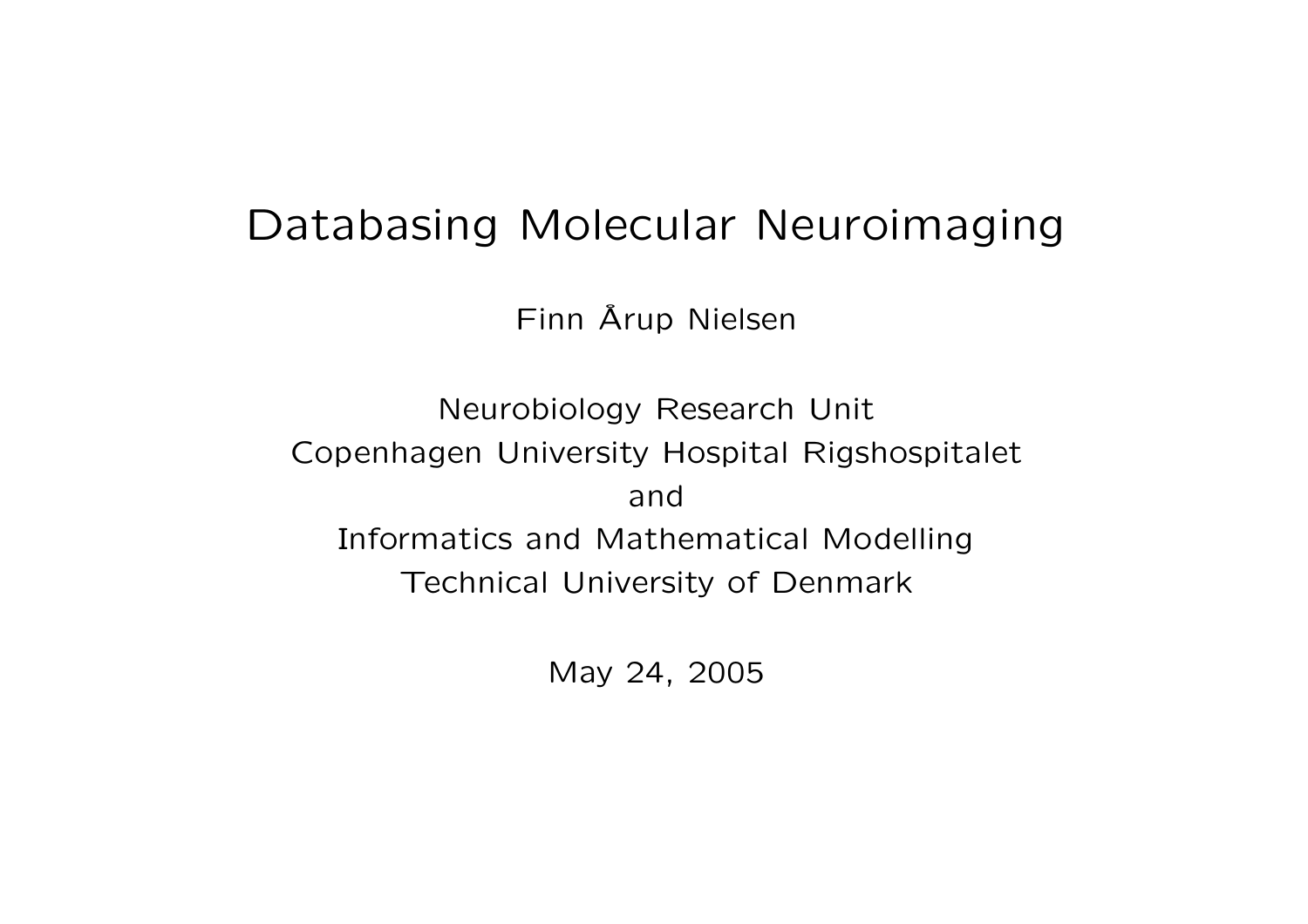

# Molecular neuroimaging

Most molecular imaging studies relies on analysis of values from brain regions and report descriptive statistics for these values.

There are two significant difficulties when comparing molecular neuroimaging studies:

- 1. Regions differ between studies: E.g., some include values for "temporal cortex" others do not.
- 2. Measured and reported values differ between studies and they are not comparable: Tracers and receptors; transport rates (e.g.,  $K_1$ ), distribution volume, binding potentials; different methods to compute the values.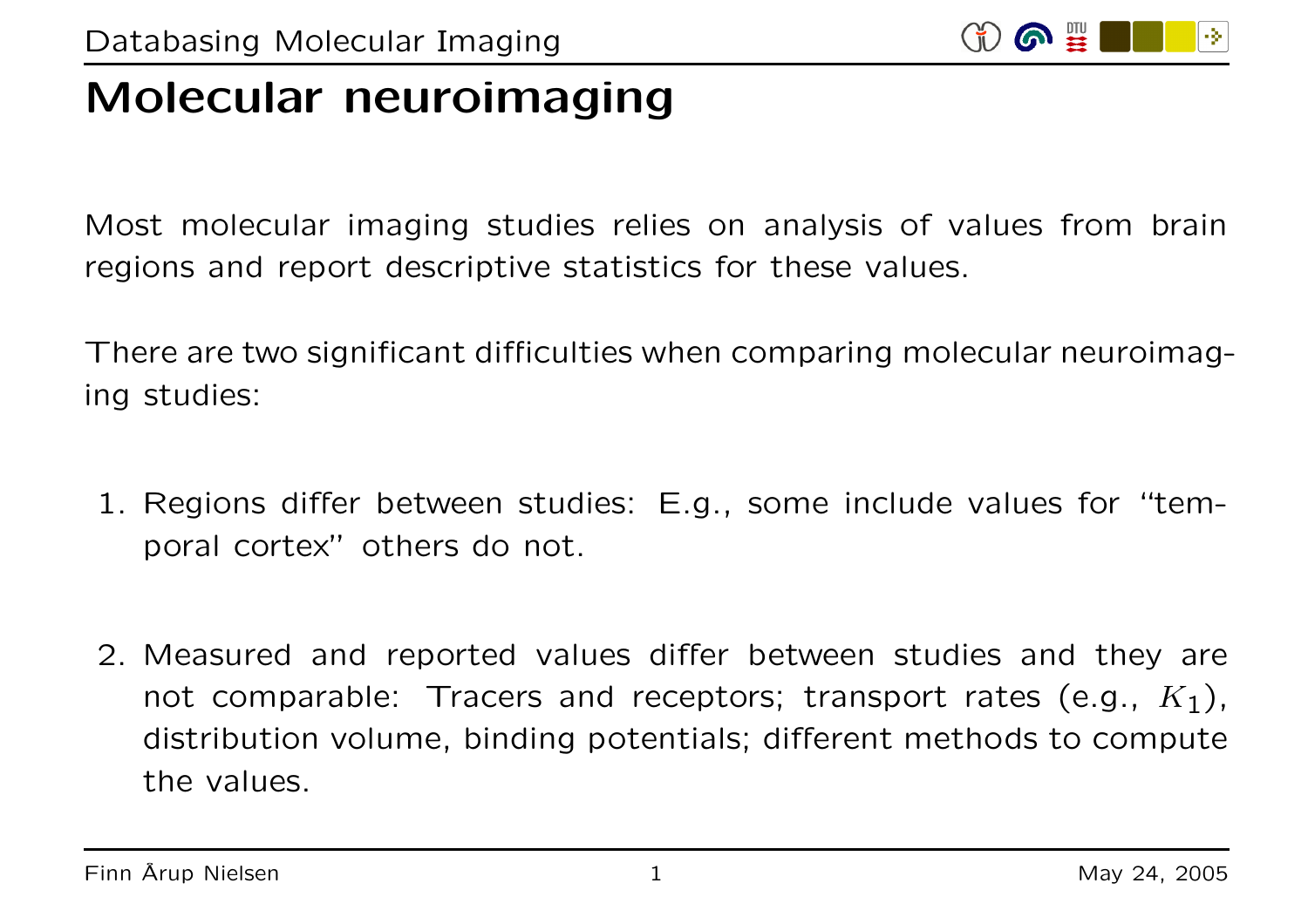

# Brain region taxonomy



Hierarchical taxonomy of brain regions records which brain areas are <sup>a</sup> part of other brain areas.

Imputation: If "left posterior cingulate" and "right posterior cingulate" values are available in <sup>a</sup> specific study these are used to define a value for "limbic lobe" — if this is not available.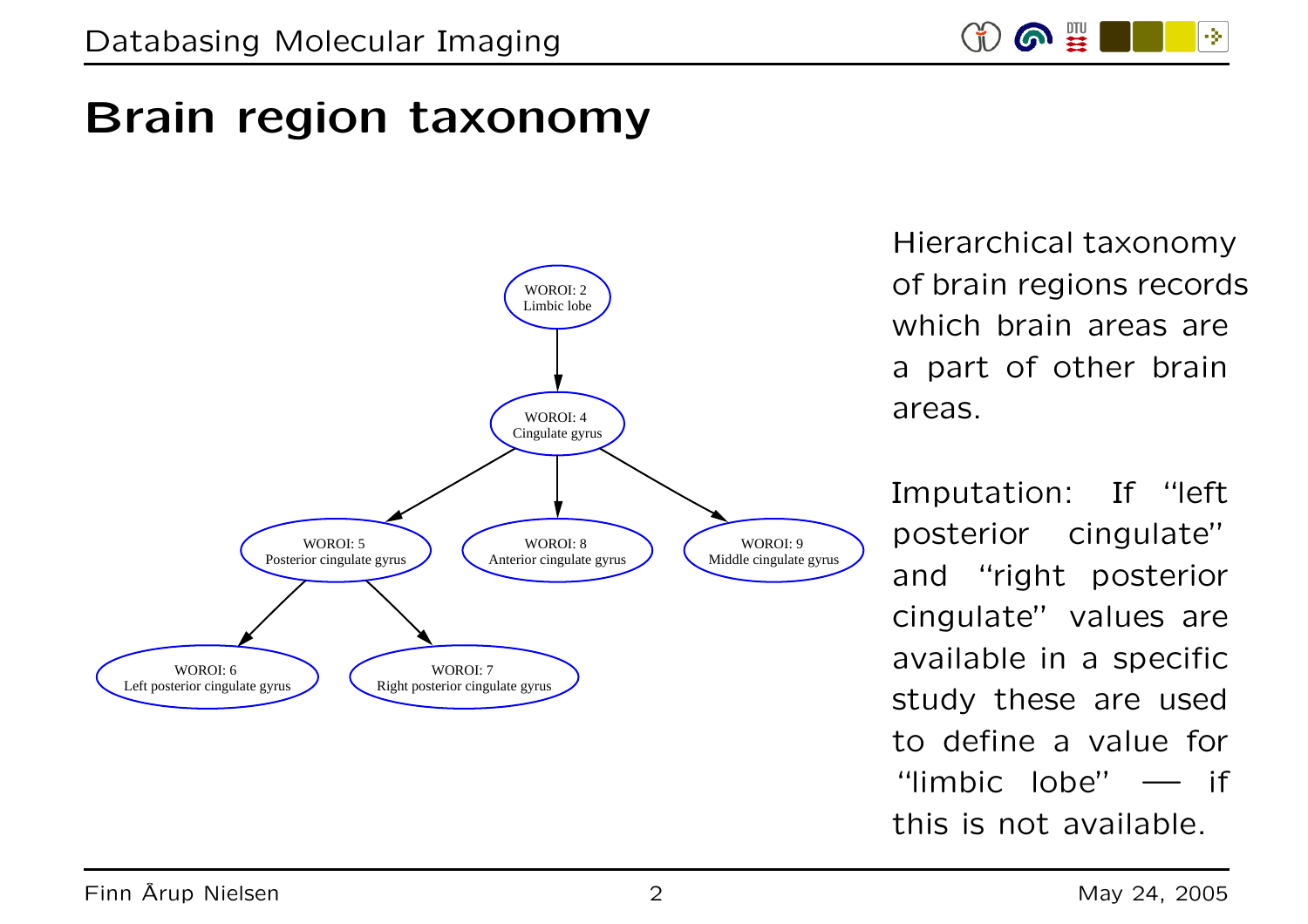# Brain region taxonomy in the Brede database

**WOROI: 5 - Posterior cingulate gyrus** 

Bib -> Asymmetry | Author | ICA | NMF | Novelty | Statistics | SVD | Title | WOBIB ] Roi-> Alphabetic | Hammers | Tzourio-Mazoyer ] [Brede]

#### **WOROI: 5 - Posterior cingulate gyrus**

Abbreviation: PCgG

Variation: posterior cingulate Variation: posterior cingulate area Variation: posterior gyrus cinguli BrainInfo: 144

| Parents         | Siblings Children                                                 |
|-----------------|-------------------------------------------------------------------|
| Cingulate gyrus | Left posterior cingulate gyrus<br>Right posterior cingulate gyrus |

#### **Talairach coordinates**

| x   | v     | z | Lobar anatomy                                        |            | WOBIB  WOEXP |
|-----|-------|---|------------------------------------------------------|------------|--------------|
| 6   | $-29$ |   | 38 Right posterior cingulate gyrus and precuneus     | <u> 21</u> | <u>66</u>    |
| 9   | -53   |   | 14 Right posterior cingulate gyrus                   |            | <u>109</u>   |
| 4   | -53   |   | 14 Right posterior cingulate gyrus                   | 32         | <u>110</u>   |
| 2   | $-40$ |   | 40 Posterior cingulate gyrus                         | 35         | 117          |
| 52  | $-30$ |   | 20 Right postcentral gyrus/posterior cingulate gyrus | 35         | 119          |
| -4  | $-36$ |   | 24 Left posterior cingulate gyrus                    | 41         | 135          |
| -4  | $-35$ |   | 29 Left posterior cingulate gyrus                    | 41         | 137          |
| -4  | $-35$ |   | 40 Left posterior cingulate gyrus                    | 41         | 138          |
| 0   | $-26$ |   | 29 Posterior cingulate gyrus                         | 41         | <u>140</u>   |
| -21 | $-48$ |   | 20 Left posterior cingulate gyrus                    | 49         | 164          |
| -9  | $-33$ |   | 46 Posterior cingulate gyrus                         | 57         | 183          |
| 0   | $-17$ |   | 28 Right posterior cingulate gyrus                   | 60         | <u>186</u>   |
| 3   | $-53$ |   | 15 Right posterior cingulate gyrus                   | 71         | 223          |





Brain region taxonomy included in the Brede Database.

 $\omega$ 

-34

Talairach coordinates extracted where their anatomical label corresponds to the item in the taxonomy.

Links to NIH MeSH, BrainInfo (Neuro-Names) (Bowden and Martin, 1995), segmented volumes, Wikipedia.

#### Finn Å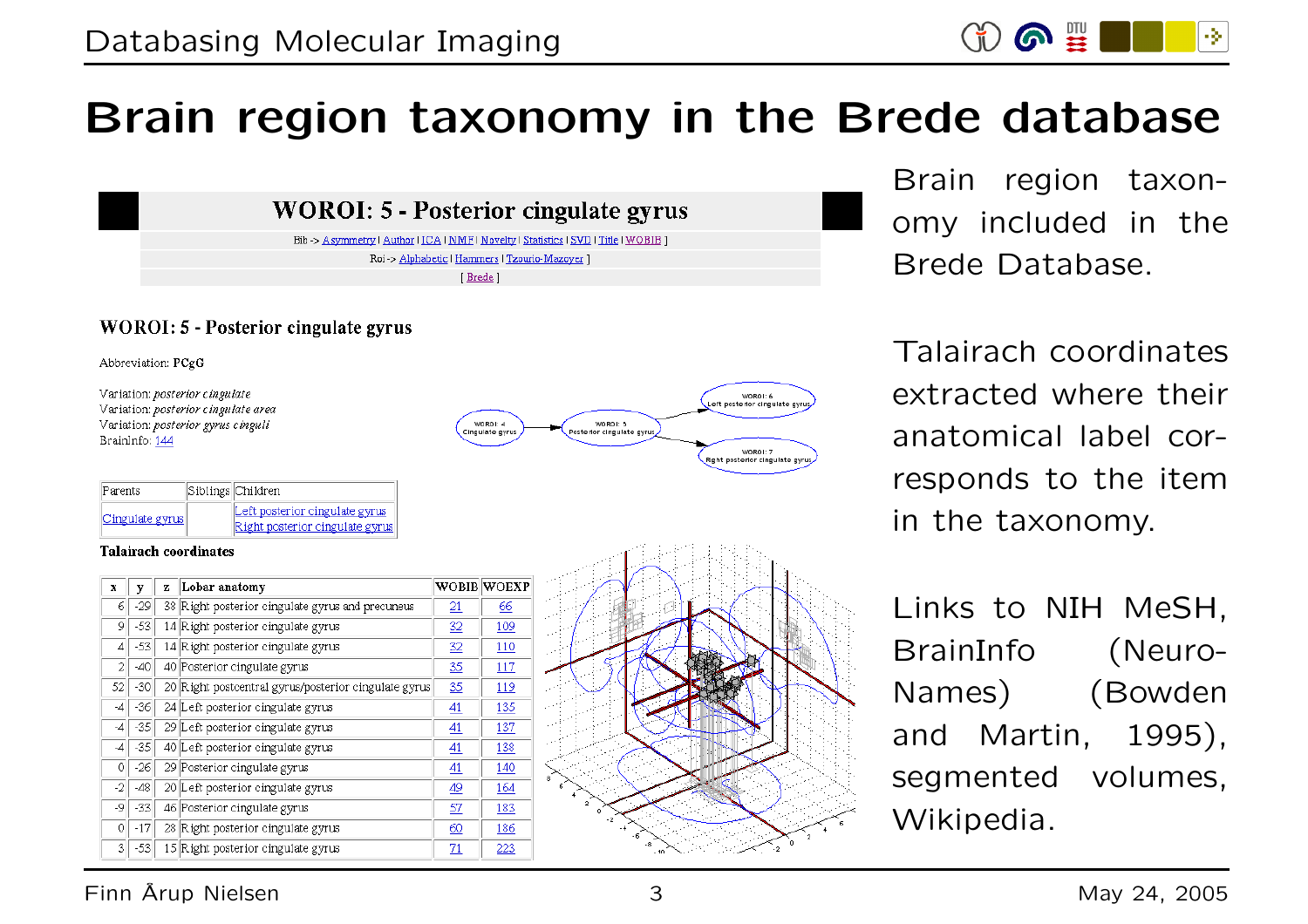

# Data matrix



 $X$ (experiments  $\times$  regions).

For serotonin-2A part of the datamatrix  $X(32 \times 80)$ :

Original matrix:  $\approx$  13% defined.

"One-back" imputation:  $\approx$ 17% defined

Full forward/backward imputation:  $\approx$  64% defined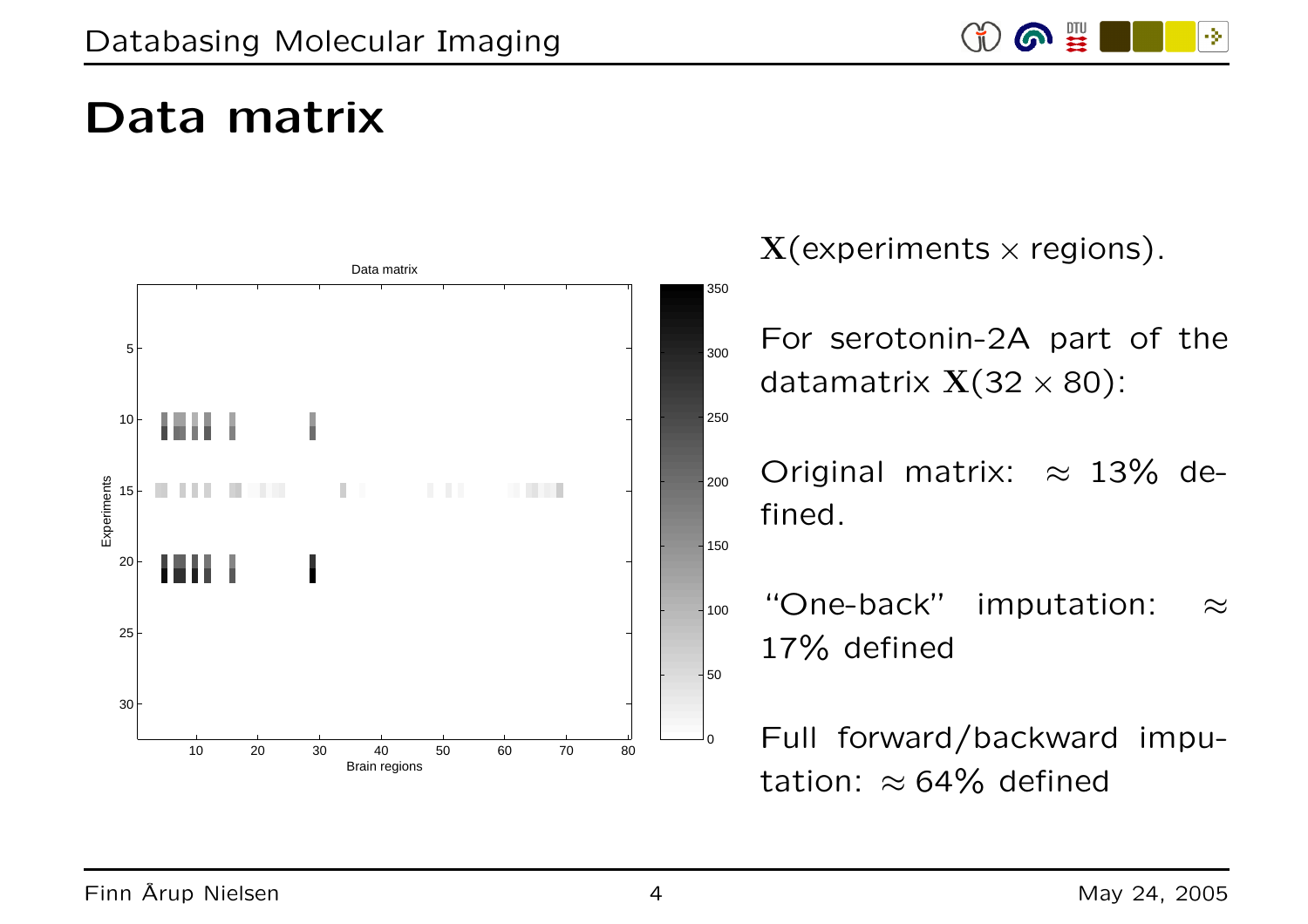# Handling different range among experiments

Studentize values across  $P_n = |\mathcal{P}_n|$  regions with the *n*'th experiment:  $\tilde{x} = (x - \bar{x}_n)/s_n$  with missing values

$$
\bar{x}_n = \frac{1}{|\mathcal{P}_n|} \sum_{p \in \mathcal{P}_n} x_{np}, \qquad s_n = \sqrt{\frac{1}{|\mathcal{P}_n| - 1} \sum_{p \in \mathcal{P}_n} (x_{np} - \bar{x}_n)^2}.
$$
 (1)

Conversion of data matrix to a "rank order data matrix":  $\mathbf{X}(N \times P) \rightarrow$  $\mathbf{\tilde{X}}\left(N\times\frac{P!}{2(P-2)!}\right)$ 

$$
\tilde{x}_{n\tilde{p}} = \begin{cases}\n1 & \text{if } x_{np} > x_{np'} \\
-1 & \text{if } x_{np} < x_{np'} \\
0 & \text{otherwise,} \n\end{cases}
$$
\n(2)

where "otherwise" is with  $x_{np} = x_{np'}$  or if any of the values for the two regions p or  $p'$  is not defined.

6 里

l S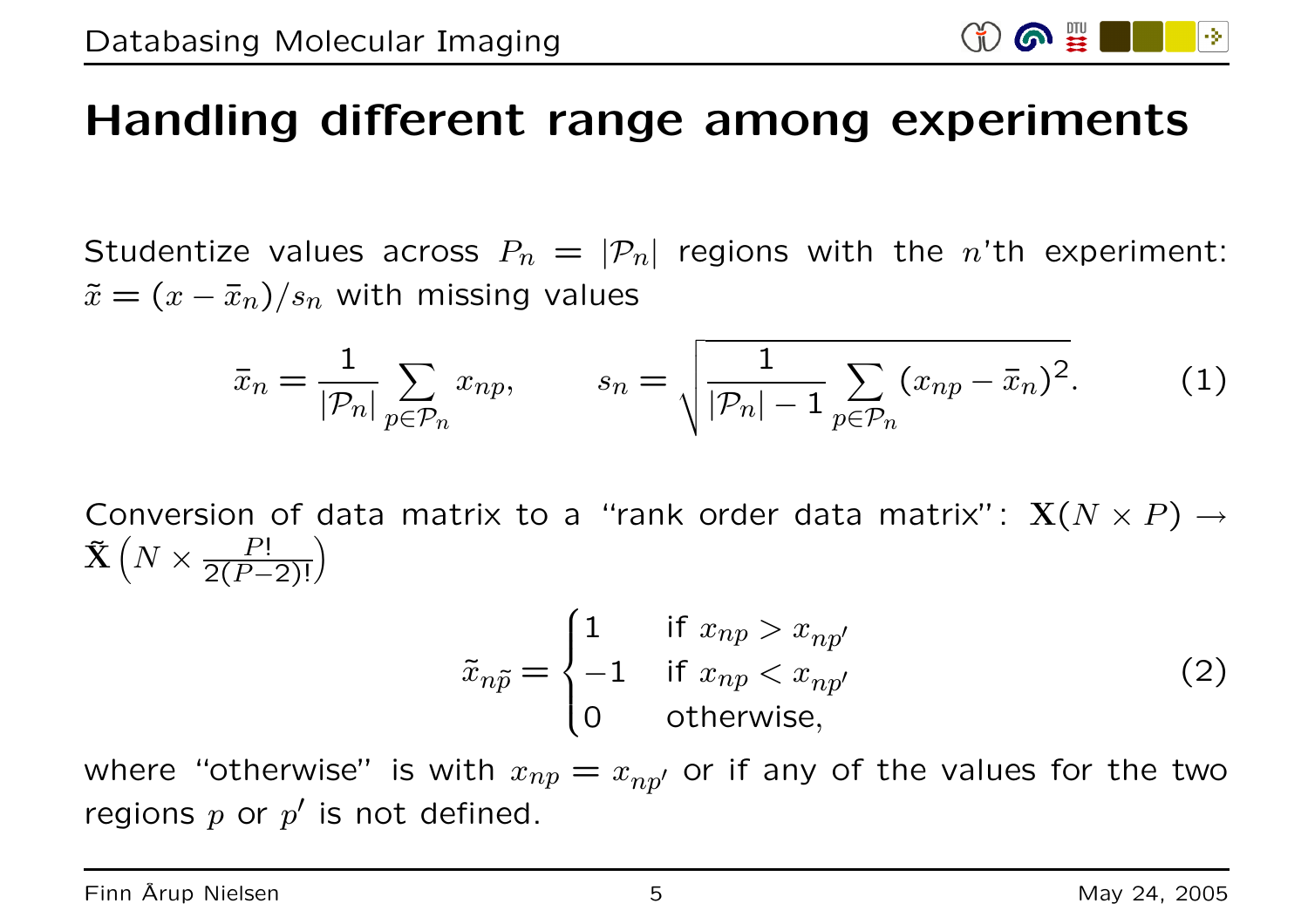

# Data matrix



Restriction to key regions: The 5 lobes, cerebellum, caudate, putamen, thalamus and hippocampus:  $X(73 \times 10)$ 

After full imputation and restriction to key regions:  $\approx$ 74% defined values

Outlying brain regions (columns in the data matrix) are: Cerebellum (blue), Caudate and Putamen (red).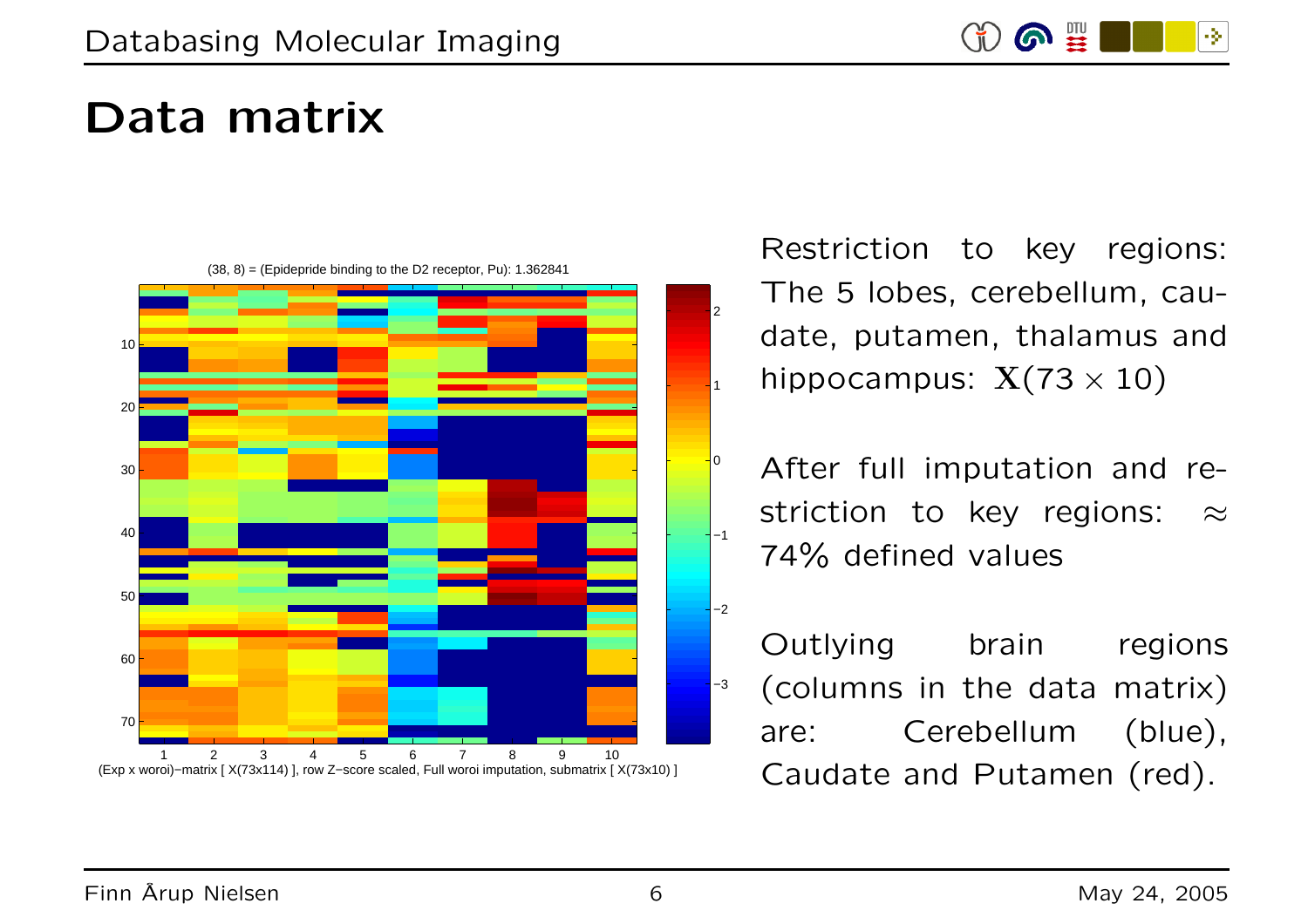

### Measuring difference between experiments

Comparison of two experiments represented in vectors  $x_n$  and  $x_m$  with the cross-correlation for missing values (pairwise complete version)

$$
\tilde{r}_{nm} = \frac{\sum_{p \in \mathcal{P}_{nm}} \tilde{x}_{np} \tilde{x}_{mp}}{\sqrt{\sum_{p \in \mathcal{P}_{nm}} \tilde{x}_{np}^2} \sqrt{\sum_{p \in \mathcal{P}_{nm}} \tilde{x}_{mp}^2}},\tag{3}
$$

where  $P_{nm} = P_n \cap P_m$  with centered data.

. . . Or just with an inner product

$$
t_{nm} = \sum_{p \in \mathcal{P}_{nm}} x_{np} x_{mp} \tag{4}
$$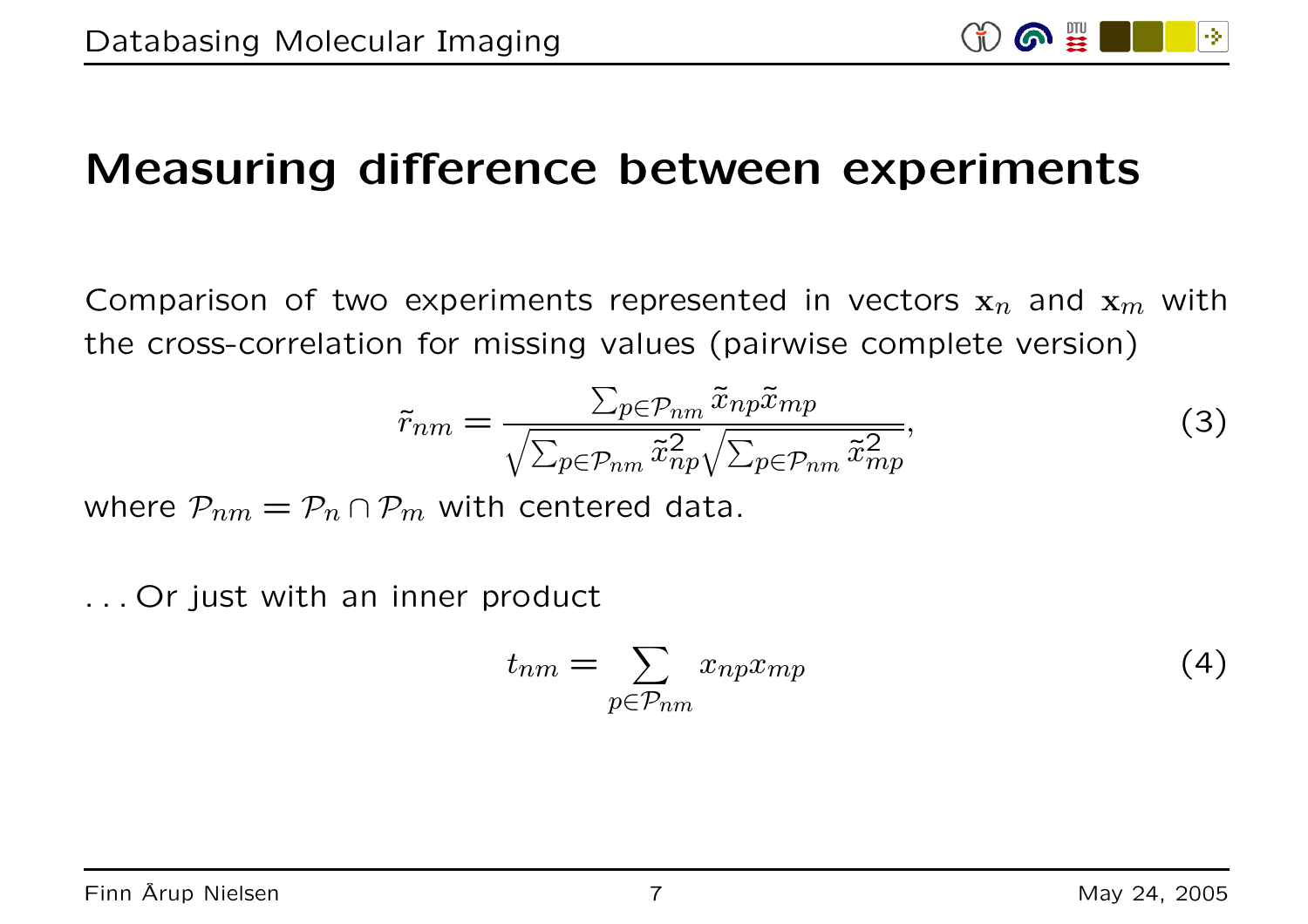

### Information retrieval performance

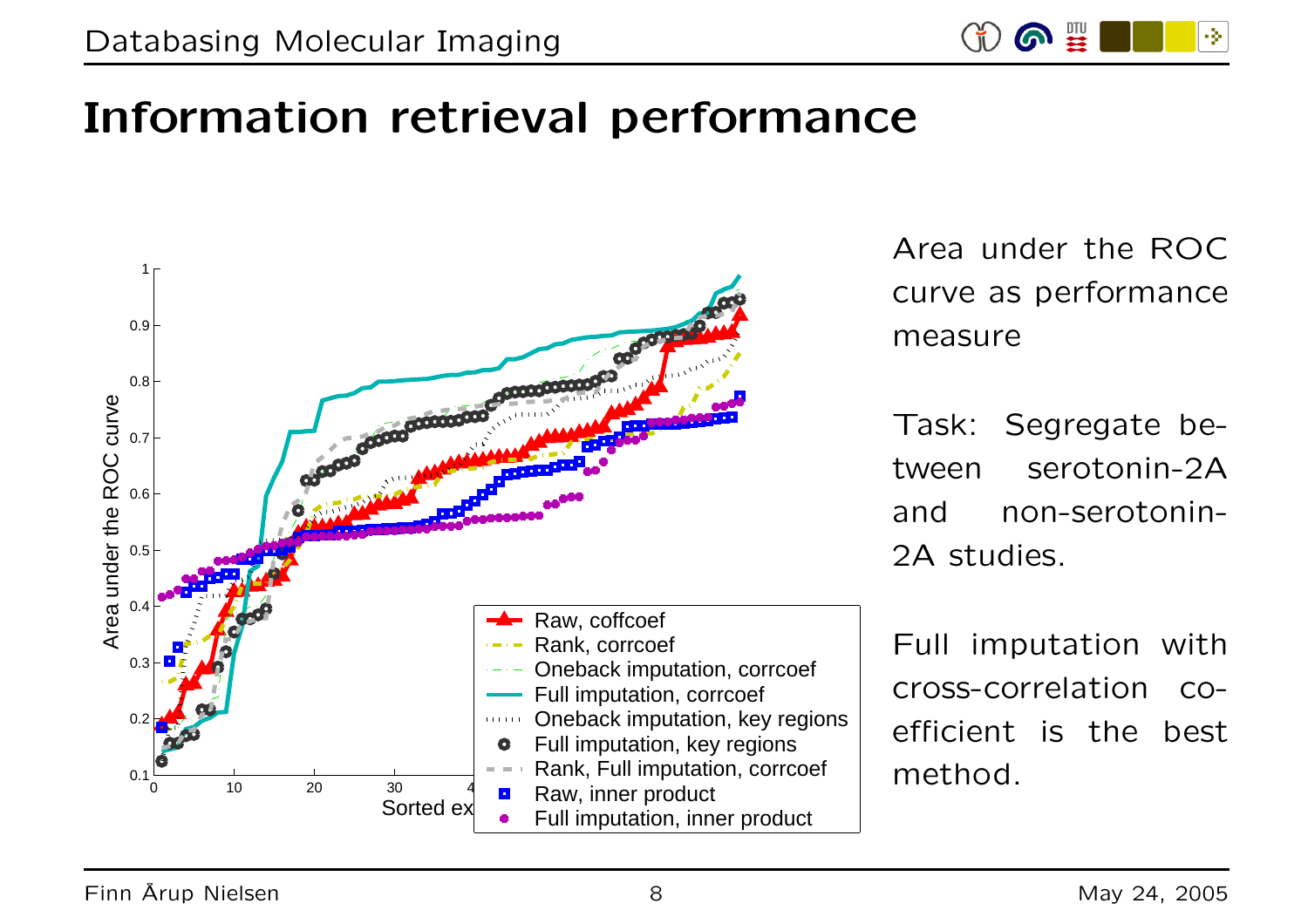

#### Comparisons on serotonin-2A studies



3 "clusters": Cerebellum (reference), Low binding (caudate, putamen, thalamus, hippocampus), high binding (cerebral cortex).

Little coherence among serotonin studies in the cerebral cortex, i.e., the ordering change between regions change.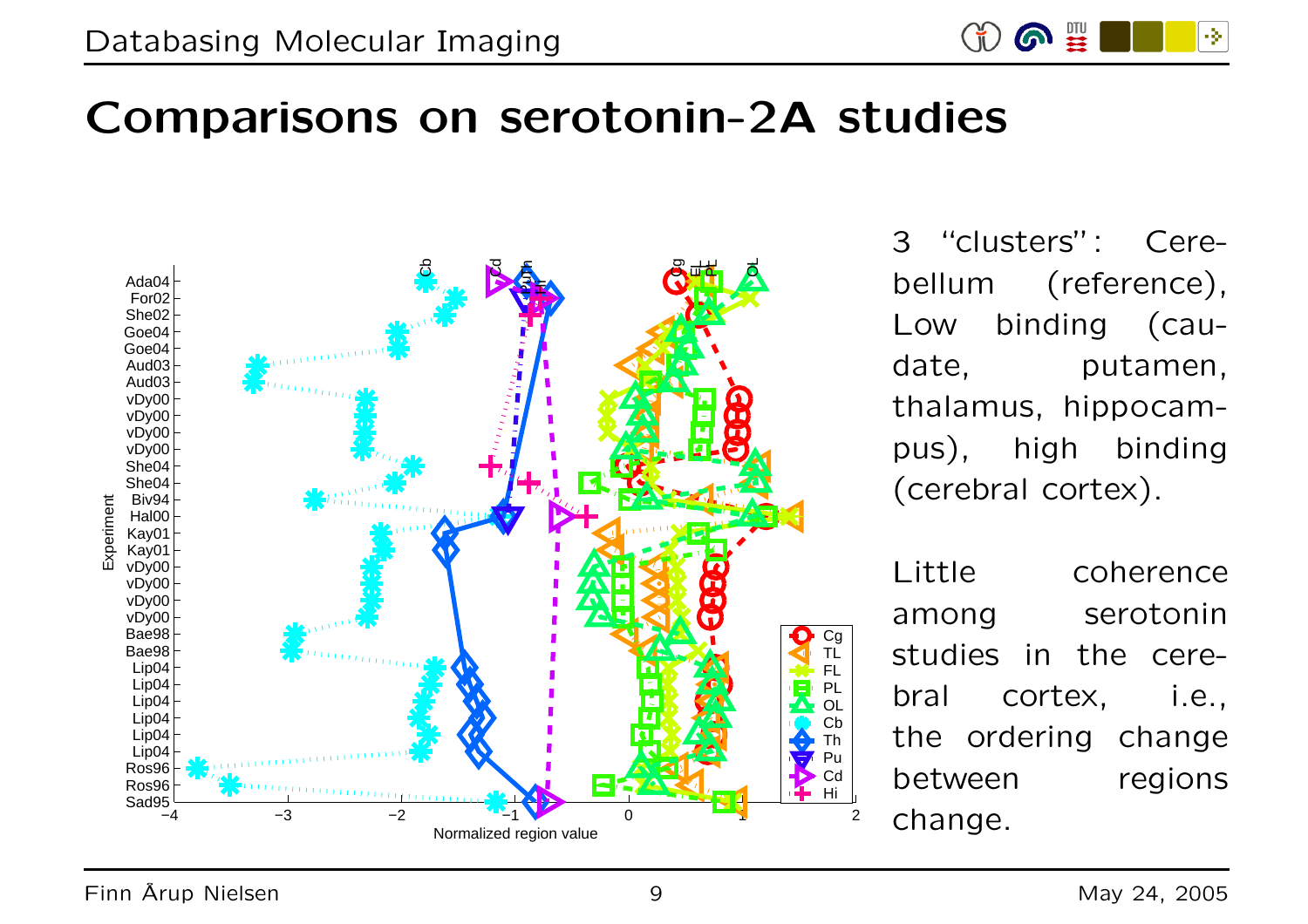# Clustering

K-means clustering capable of handling missing values in the data matrix  $X$ (experiments  $\times$  regions) (Wishart, 2003).

Clustering experiments

$$
X = AC + U,\t(5)
$$

where  $A$  contains assignments for experiments,  $C$  the pattern across brain regions for prototypical tracers and U residuals.

. . . clustering brain regions

$$
X = CA + U \tag{6}
$$

These kind of analyses have been made in humans and macaque with autoradiography, e.g., (Kötter et al., 2001).

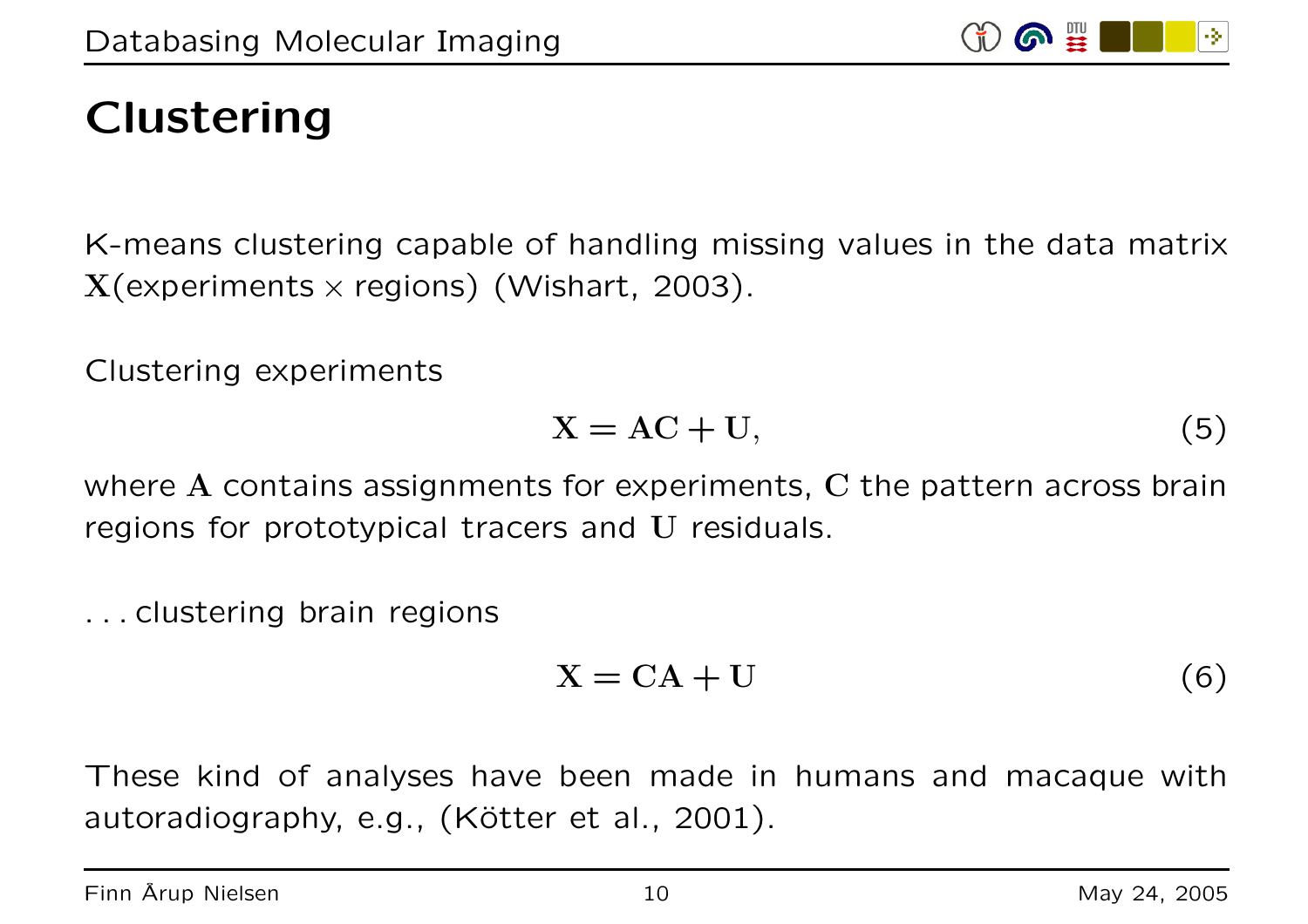

### Clustering of experiments



#### Clustered experiments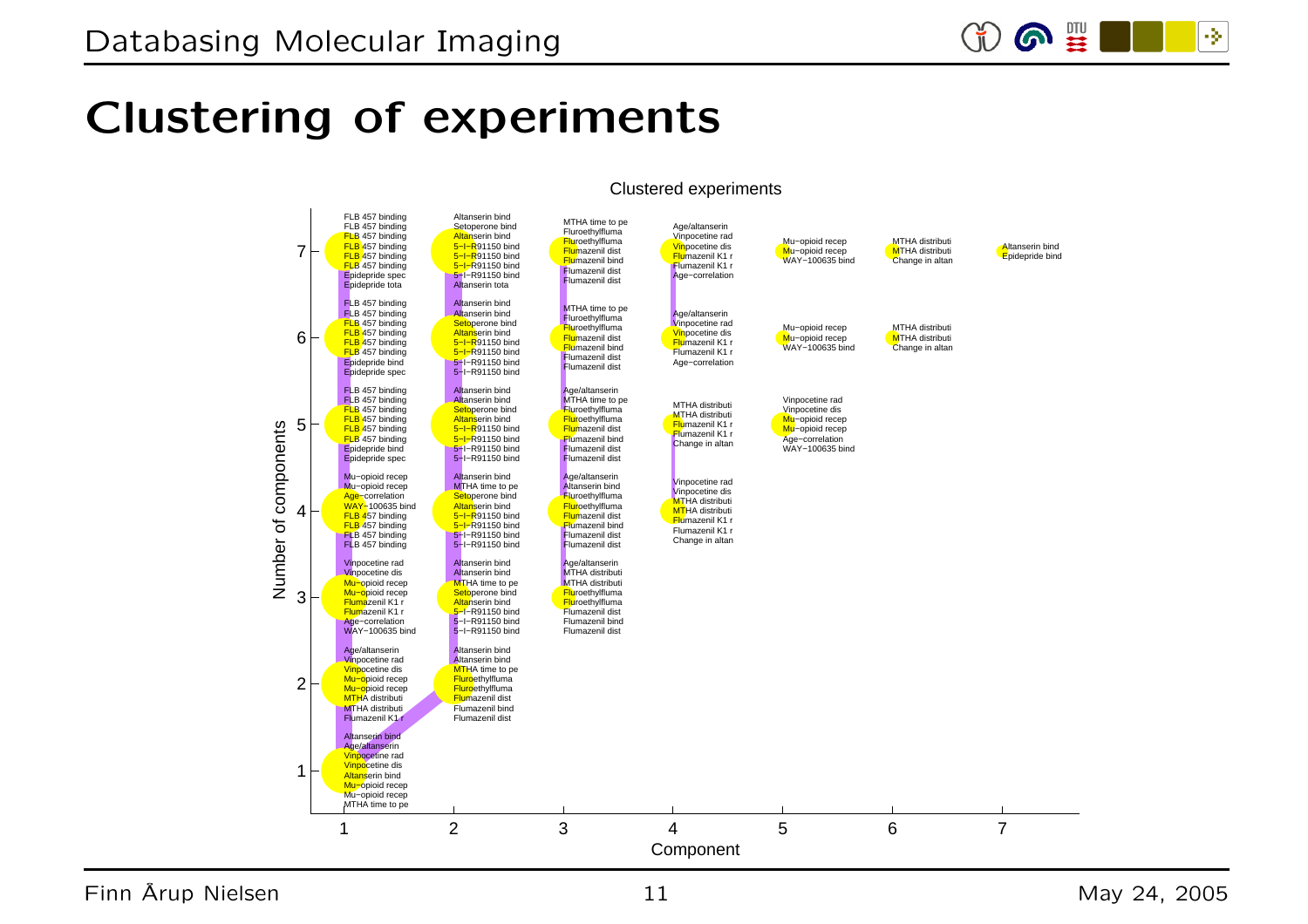

### Clustering of brain regions



Cluster bush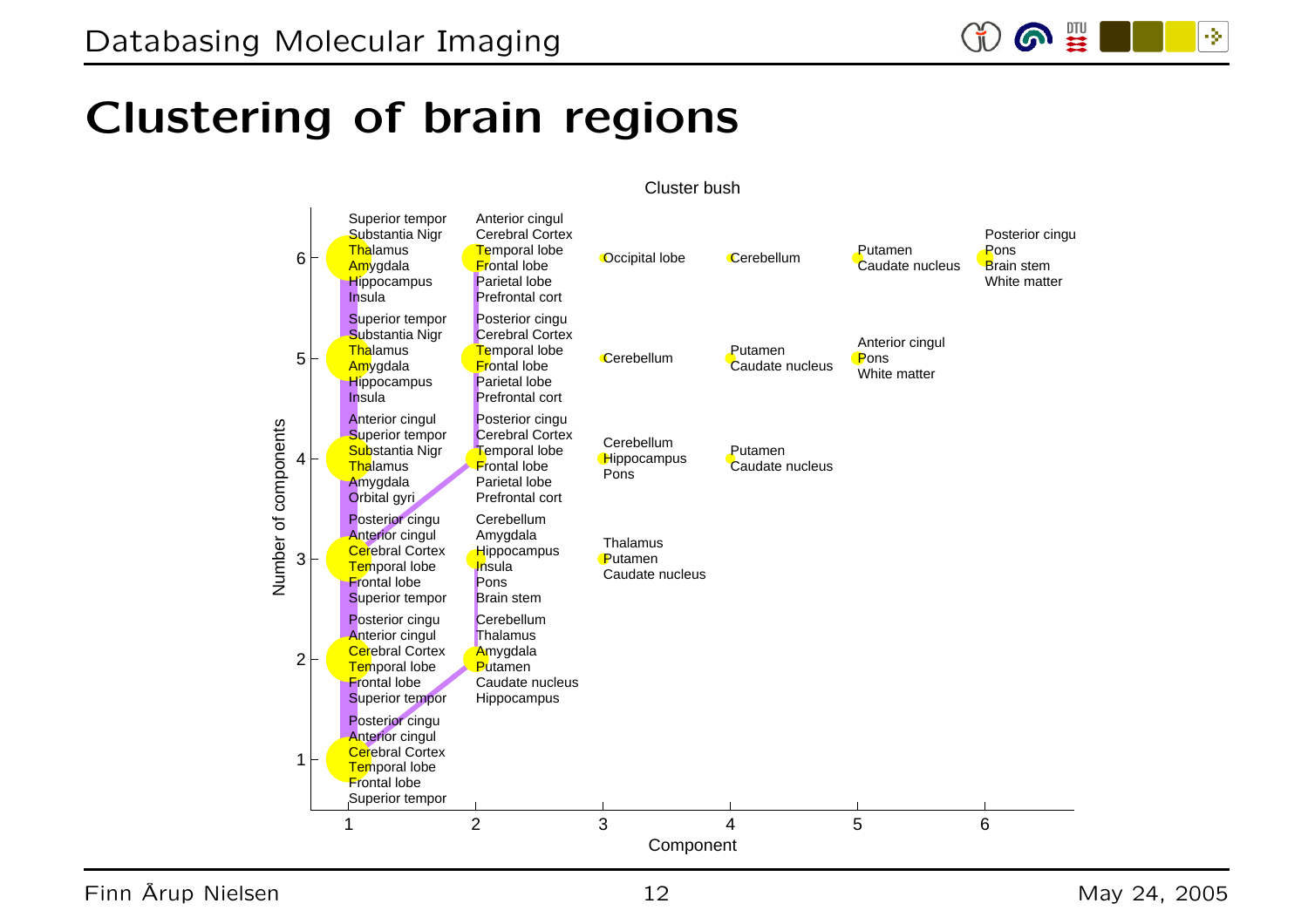

# Summary

Possible to make meta-analysis on brain region based molecular neuroimaging.

Information retrieval and clustering are dependent on key features of the tracer/receptor, e.g., altanserin has low/no binding in cerebellum.